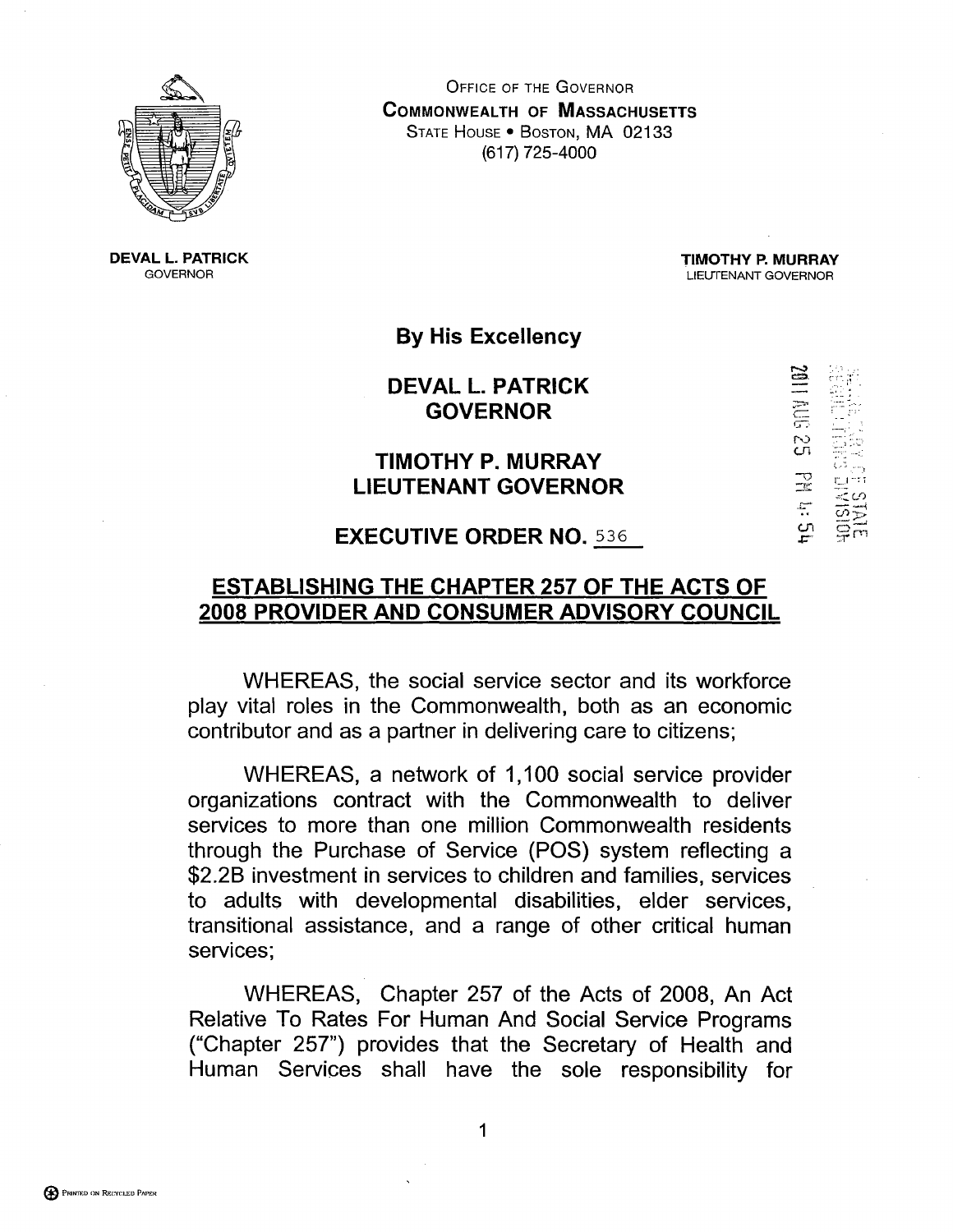establishing rates of payment for social service programs purchased by governmental units;

WHEREAS, the Commonwealth recognizes the value of establishing payment rates for social services in a centralized manner based on an analysis of cost and value, aligning such payment rates with clear performance and quality benchmarks, and adjusting such payment rates to account for changes in efficient costs over time;

WHEREAS, Chapter 257 was intended to establish payment rates that are reasonable and adequate to meet the costs which are incurred by efficiently and economically operated social service program providers and take into account factors, including, but not limited to the reasonable cost to providers of any existing or new governmental mandates, a cost adjustment factor to reflect changes in reasonable costs of goods and services of social service programs including those attributed to inflation, and geographic differences in wages, benefits, housing and real estate costs within the Commonwealth;

WHEREAS, the Executive Office of Health and Human Services has engaged in intensive efforts to implement Chapter 257 since its passage and currently has over a dozen rate development projects underway;

WHEREAS, continued and ongoing collaboration between the Executive Office of Health and Human Services, the provider community, and consumers is of particular value in furthering implementation of Chapter 257;

NOW THEREFORE, I, Deval L. Patrick, Governor of the Commonwealth of Massachusetts, by virtue of the authority vested in me by the Constitution of Massachusetts, Part 2, c. 2, § 1, Art. 1, order as follows:

Section 1. There is hereby created the Chapter 257 of the Acts of 2008 Provider and Consumer Advisory Council, hereinafter referred to as the "Advisory Council."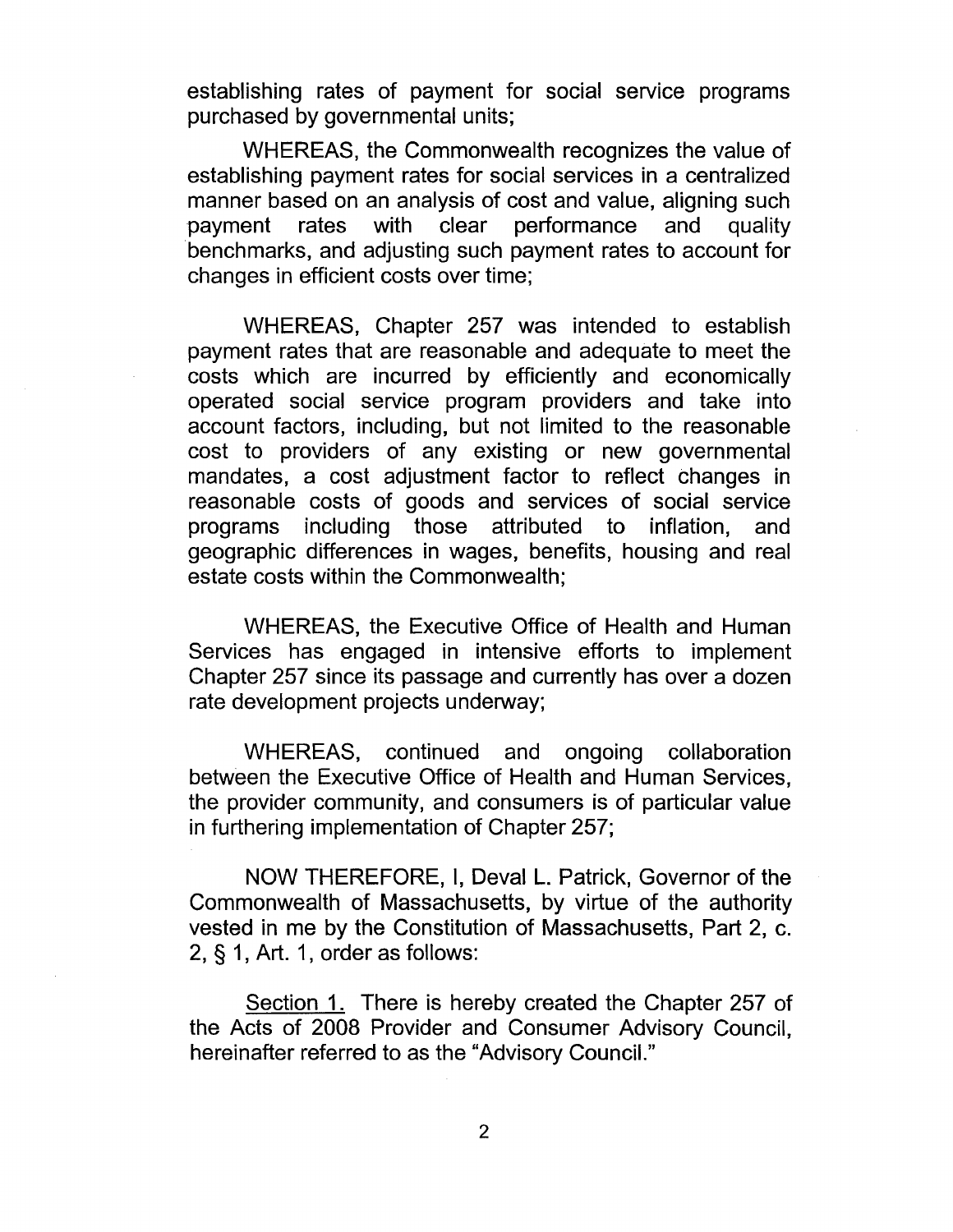Section 2. The purpose of the Advisory Council is to facilitate the involvement of Massachusetts social service providers and consumers, in an advisory capacity, in the development of policies, plans, and initiatives to address issues that have system-level impact on the implementation of Chapter 257 across all agencies and programs subject to Chapter 257. The Advisory Council does not have a role in the operations, management, or development of rates of reimbursement under Chapter 257.

Section 3. The Advisory Council shall comprise no more than 13 members appointed by the Governor. The Chairperson shall be designated by the Governor. The membership of the Advisory Council shall consist of the Secretary of Health and Human Services, the Secretary of Administration and Finance, and the Commissioner of the Division of Health Care Finance and Policy. In addition, the Advisory Council shall include at least 6 members selected from individuals nominated by the boards of the leading trade organizations of Massachusetts social service providers that deliver services for which rates of payment are subject to Chapter 257, 2 members representing social service provider organizations who are not members of one or more of the leading trade organizations, and 2 members representing consumers of social services.

The Chairperson shall convene and preside at meetings of the Advisory Council and may establish subject matter-specific subgroups as deemed necessary; provided, however, that the membership of such subgroups be composed of members of the Advisory Council.

A member of the Advisory Council may designate any person who is part of the member's agency or Secretariat, and who is a full-time public employee to perform functions of the Advisory Council or its subgroups on the member's behalf.

Section 4. The Advisory Council shall examine and provide information, advice and guidance to the Secretary of the Executive Office of Health and Human Services on system-wide factors that have implications for the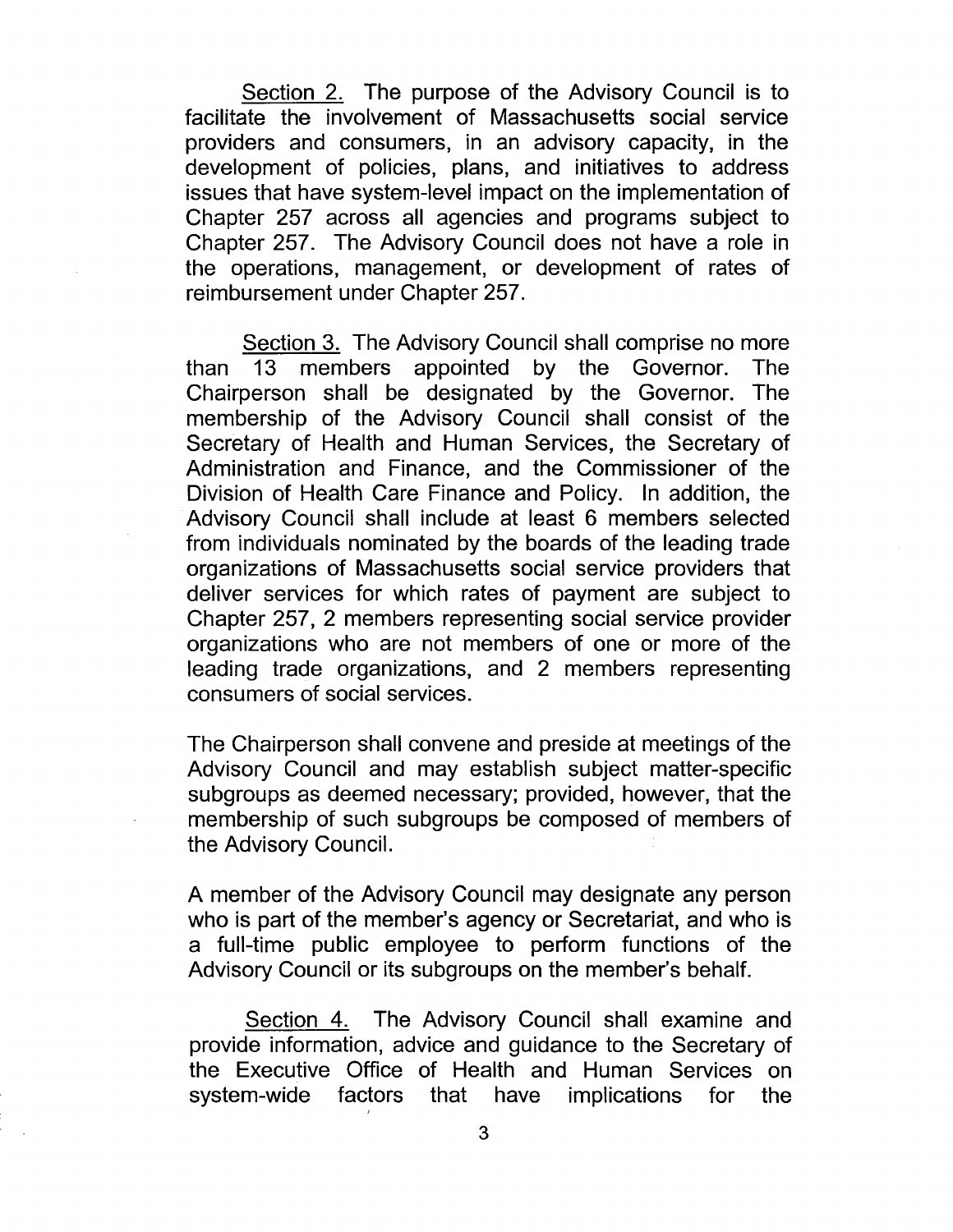development of rates of payment for social service programs and on overall implementation of Chapter 257 across all agencies of the secretariat including, but not limited to, the following:

- Definitions and strategies for determining standards of "efficiency and economical operation" as stated in Chapter 257;
- Data and processes to identify reasonable and adequate benchmarks for and address any significant and logical variation in facility costs, wages, staffing intensity, tax and fringe rates, and transportation costs;
- Data and processes to adjust for program utilization, staff productivity and training, and any necessary relief staff for the purpose of providing reasonable and adequate payment for such services;
- Data and processes to adjust for the reasonable cost to social service program providers of existing or new governmental mandates for the purpose of providing reasonable and adequate payment for such services;
- Larger policy trends in the purchase of social services as they relate to the establishment of payment structure and rates, including issues related to consumer choice and bundled payment approaches.

Section 5. The Advisory Council shall meet at such times and places as established by the Chairperson until all rates of payment for social service programs purchased by the Commonwealth are established pursuant to the timetable set forth in Chapter 9 of the Acts of 2011, which amends the implementation timeline for Chapter 257 of the Acts of 2008.

Section 6. This Executive Order shall remain in effect until amended, superseded, or revoked by subsequent Executive Order.